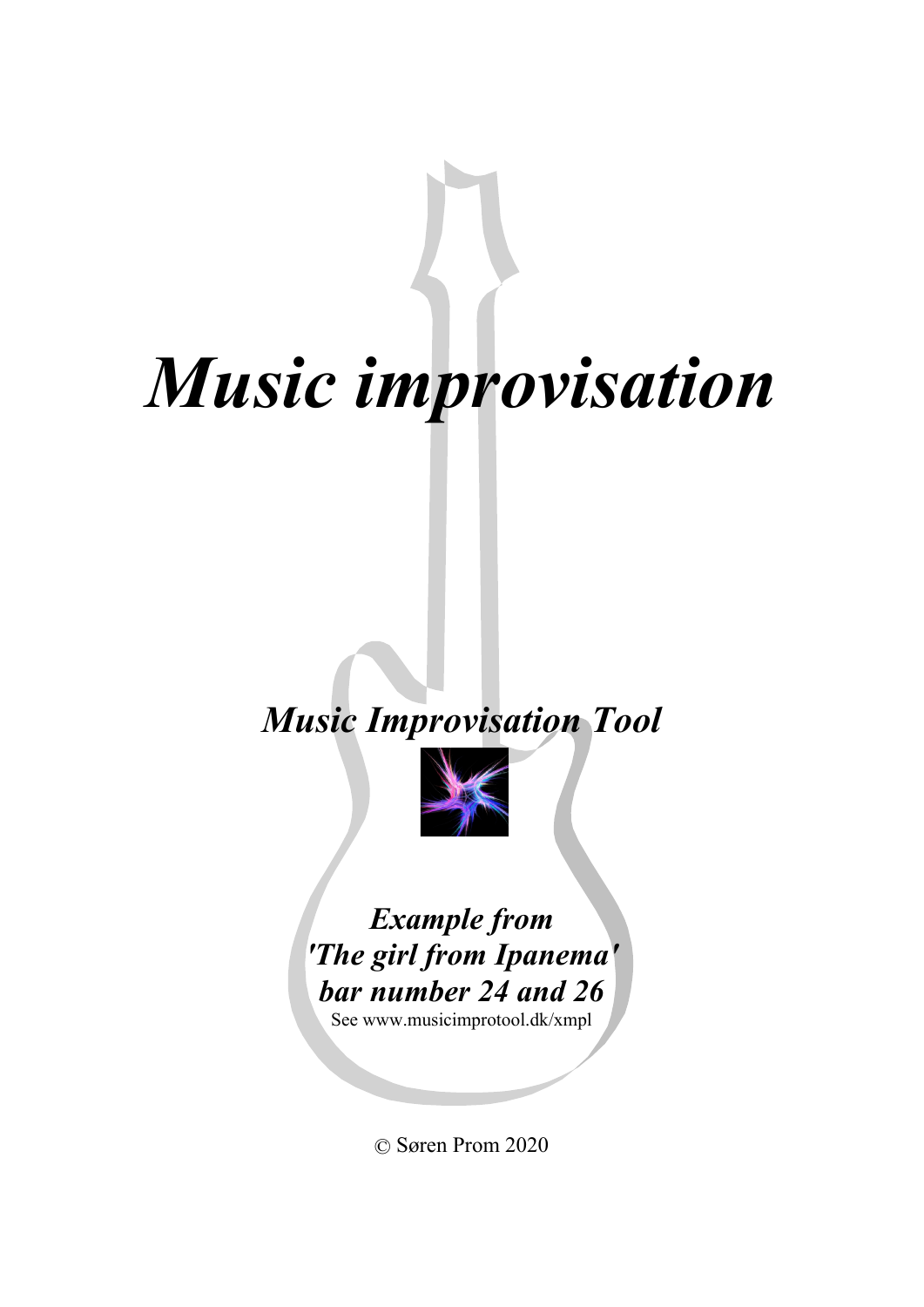#### **Introduction**

In western music chords do have a socalled 'function', e.g. a tonic, a dominant, a subdominant se ven, a parallel minor chord, a bidominant, an altered dominant ninth an so forth ......... a lot.

Chord structures can be 'constructed' according to more methods. Nowaday chords are created by harmonizing the modern western - more than 30 - modal scales. Resulting in round 90 different chord structures, of which round 60 are in steady use. All 60 chords in the Music Improvisation Tool are created this way.

This means, that one can improvise over any of these chords using the scale, or one of the scales, that might have been the chords modal fundament. As more scales can be the fundament of one chord, MIT will select the scale that at the same time supports the actual tune best possible.

MusicImproTool use an algorithm based on above rules. Tell MIT the mode/key of the music played and the chord to improvise over. MIT will answer the question as showed below. Of course, one shall not play the proposed improvisation scale as such, but use its tonal material to 'compose' own improvisation; and spice it with chromatic sequences and odd/larger intervals.

#### **Example using "The Girl from Ipanema"**

Simplified version of the melody and chords in bars 21 to 28. All below bars are in F major. See full score and analysis on *'www.musicimprotool.dk/xmpl'*.



The chords D7b9 and C7b9#11 both contain a dim7 tetrad - 'standing' on the chords fundamental note: D resp. C - containing 3 minor thirds that gives a soft, blurred transition between the F mo dal scales around them.

The #11 in the C7 chord are F sharp like the melody-tone.

The tones: D-F#-A-C-Eb in the chord D7b9 around the nelody-tones: G-G#-A-Bb signal a chro matic development, as do the tones C-E-G-Bb-Db-F# in the chord C7b9#11 between the tones F and G in bars 25 and 27.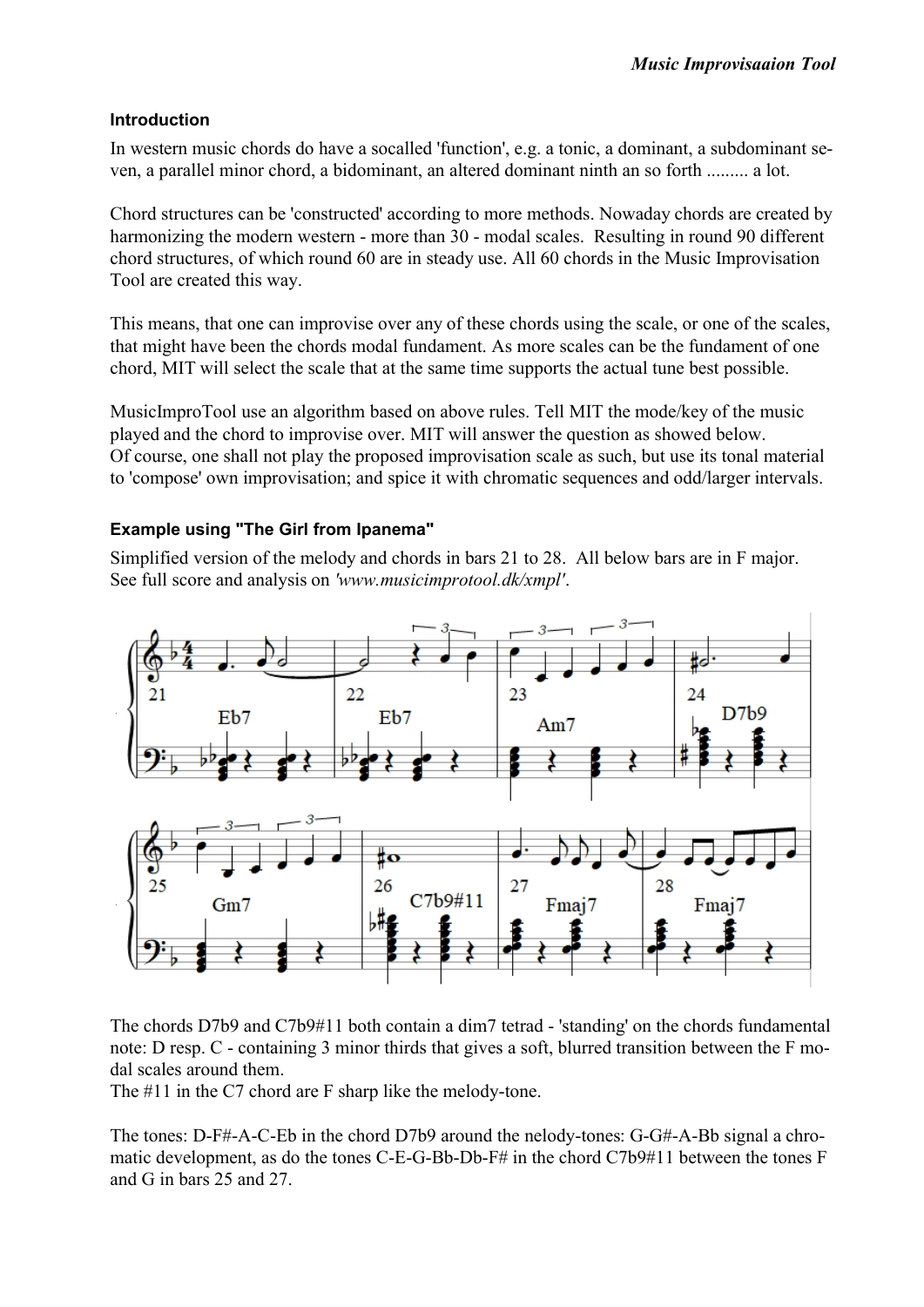#### **MusicImproTool - proposed improvisation mode:**

Selecting the tonality and the chords in bars number 24 and 26 on MIT, displays the following information and recommendation when activating the key: 'Show proposal'.

#### **Bar number 24**:

The chord **D7b9** is a/an/the altered secondary dominant seventh chord on step **VI** in the harmonised **F major** scale.

To improvise over **D7b9** on step **VI** in **F major**, use the **G harmonic minor** scale from this scales **5**. step, which is the tone **D**, or use the **D phrygian do minant** scale, which is the **5**. mode in **G harmonic minor**.

Alternative: octatonic scale with its tonic ½ degree above the chords funda mental note. If the chords fundamental is G, the octatonic scales tonic is Ab.

#### **Bar number 26**:

The chord **C7b9#11** is a/an/the altered dominant seventh chord on step **V** in **F major**.

This chord does not appear on any step in the major mode, but is often used as a colouring chord. Provided you ought to improvise over the selected chord under the given tonal conditions, you may select a scale that 'hit' the chordtones, on larger or smaller expense of the affinity to the tonality of the music in question. GuitarGuides proposal is as follows:

Improvise over **C7b9#11** on step **V** in **F major** using **Db octatonic** scale from this scales **8**. step, i.e. the tone **C**, or using a **C reversed octatonic** scale (degree sequence:  $\frac{1}{2}$ -1- $\frac{1}{2}$ -1- $\frac{1}{2}$ -1- $\frac{1}{2}$ -1, i.e. an octatonic modality/scale without name), i.e. the **8**. mode in **Db octatonic** scale.

Alternative: None.

On the following page find these verbal advices layed out in scores for bars number 24 and 26 re spectively.

Remark the similarity between the proposed improvisation scales. A G harmonic minor scale is tonal equal to a D phrygian dominant scale, but they have different fundamentals and degree se quences. They are both socalled modal scales; the first one is the first mode of G harmonic minor, the D phryg.dom. is the fifth mode of G harmonic minor. These scales 'hit' 5 of the 7 tones in the F major tonality.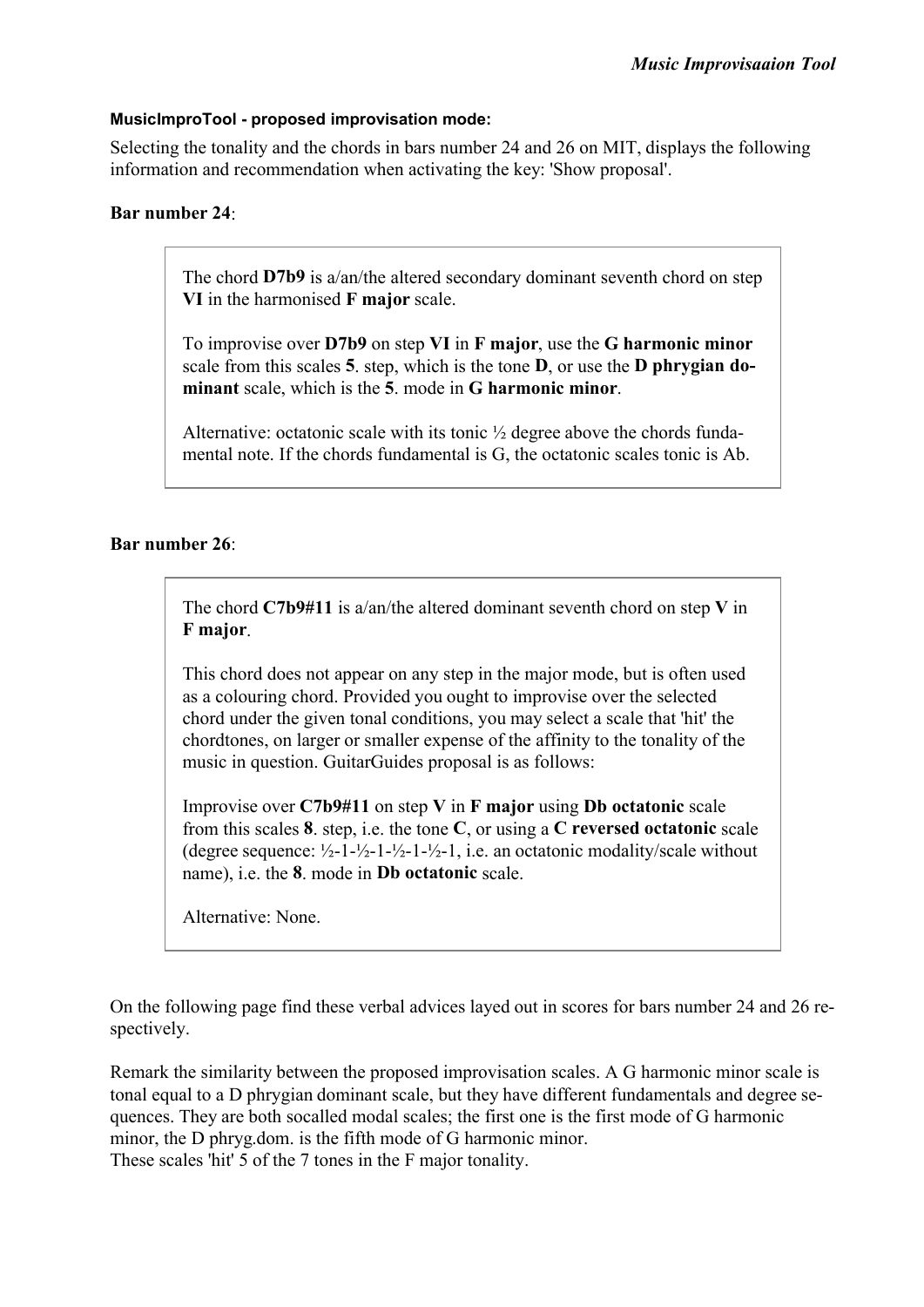Example inspired from: "Girl from Ipanema", bars no. 24 and 26